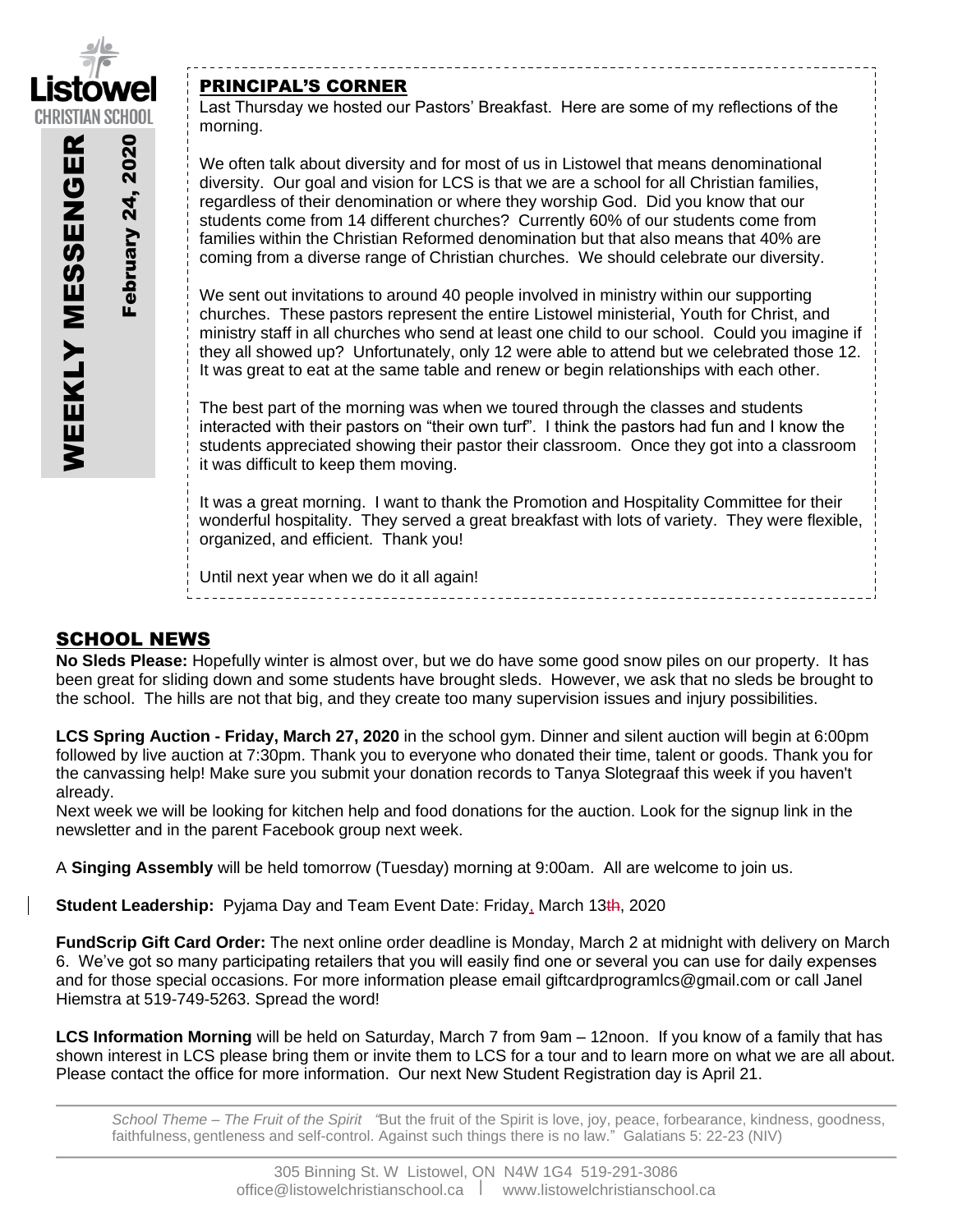| <b>MING</b><br>E V E N T S<br>UPCO                                                                                                                                                                                            |                                                                                                                                                                                                                                                                     |
|-------------------------------------------------------------------------------------------------------------------------------------------------------------------------------------------------------------------------------|---------------------------------------------------------------------------------------------------------------------------------------------------------------------------------------------------------------------------------------------------------------------|
| <b>February</b>                                                                                                                                                                                                               | <b>March</b>                                                                                                                                                                                                                                                        |
| $24 - Boys$ Basketball practice $(3:30 - 4:45)$<br>24 - Education Committee Meeting<br>25 - Singing Assembly at 9:00am<br>$26 -$ Boys and Girls Basketball practice $(3:30 - 4:45)$<br>28 - Basketball Tournament (Kitchener) | $2 -$ Gift card orders due at midnight<br>$2 -$ Board Exec<br>4 – Pizza Day<br>$6 -$ Gift card delivery<br>7 – LCS Information Morning (9am - 12noon)<br>$9 -$ Board meeting<br>16 - 20 March Break (no school)<br>25 – Pizza Day<br>27 – Spring Auction (NEW DATE) |
|                                                                                                                                                                                                                               | 30 - Term 2 Report Card go home                                                                                                                                                                                                                                     |
| <b>BIRTHDAY CORNER</b>                                                                                                                                                                                                        |                                                                                                                                                                                                                                                                     |
| Celebrating this week: Jaymin $B$ – Feb 23                                                                                                                                                                                    | Lydia S - March 1<br>Kyla $B - Feb 27$                                                                                                                                                                                                                              |

# BOARD REPORT

The Board nomination process has begun. Please pray for this process as well as the members who are asked to consider the position of Board Member. The spring membership meeting is scheduled for April 27, 2020 at 7:30pm. Reminder to committee chairs – please submit your report to Cheryl Mulder [\(tcmulder@wightman.ca\)](mailto:tcmulder@wightman.ca) by March 23, for inclusion in the agenda package. A Gallery Walk with guest Ray Hendriks is being planned for April  $27<sup>th</sup>$ (following the membership meeting) – please watch for more details.

# SPORTS

**Basketball:** The boys plan to practice today. Both the boys and girls teams will have a practice on Wednesday after school so parents can coordinate rides as well. Tournament date is this Friday, February 28. A note went home asking for drivers. Note that we plan to leave LCS for RIM at 7:15 on Friday morning. The boys play at 9:00, 11:15 and 12:45 with play-offs in the afternoon. Girls play at 9:00, 10:30 and 12:00, with play-off games in the afternoon.

# FROM THE CLASSROOMS

## **Junior Kindergarten – Mrs. Baarda**

It is the last week of February! We will continue with our love theme.

For **show and tell** this week Harrison and Noah are scheduled for Tuesday.

Our **focus letter** this week is S and we will learn the Jolly Phonics song for S.

In our **workbooks,** we will practice how to print with diagonal lines, specifically the letter K and the letter A.

In **math,** we will begin a new unit by looking at how numbers are all around us.

In **Bible,** we will learn about how Jesus helps people who do wrong. We will also begin a new unit and learn about *The Good Shepherd*.

Please, if possible, send in an extra pair of mittens for your child, I am expecting many wet mittens this week as the temperature will be above freezing some days.

## **Senior Kindergarten – Mrs. Heida**

This week we will focus on letter Ii. For show and tell on Thursday please bring in your favourite puzzle. We continue to rhyme, sort by number of syllables per word and work on ending sounds. We will focus on the sight word "as" this week, with a small reader titled, "Blue As A". This reader is not on the list however please send in your reading logs on Friday.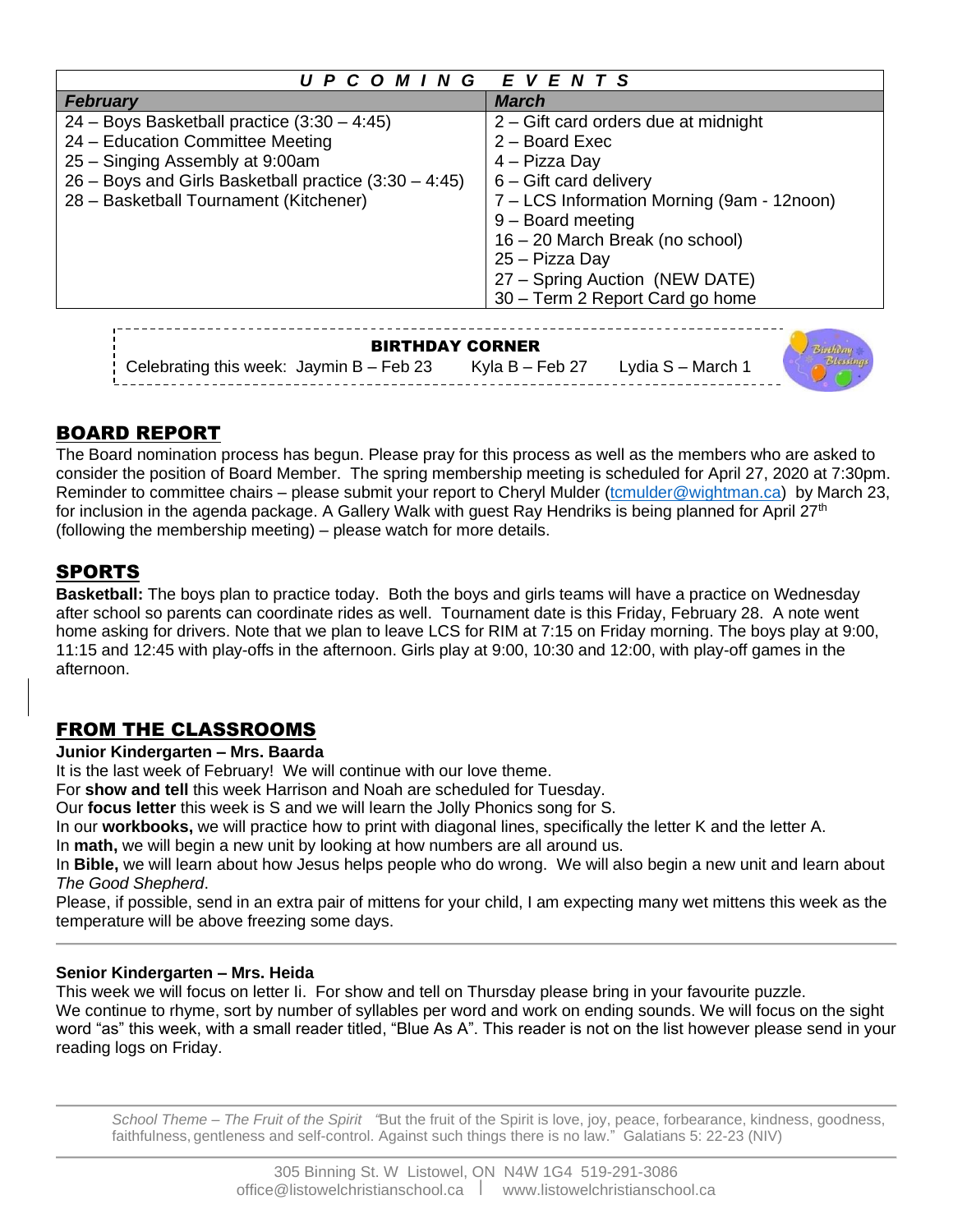In **math,** we are working with numbers 6 to 10 with number recognition activities and some students will be working with numbers from 10 to 15.

In **Bible,** we will learn how God provided manna for the Israelites while in the desert and the importance of the 10 commandments.

We have completed one random act of kindness and look forward to completing many more. Thank you parents for making this possible.

Next **Spirit Day** (pyjama day) and Team Event Day is on Friday, March 13th, 2020.

March calendars have been sent home. Have a great week!

## **Grade 1 – Mrs. Van Veen**

This is our first 5-day week in a while! We have an assembly tomorrow morning and a few things to wrap up before the end of term 2.

A few notes:

\* Library books are due back on Wednesday.

\* February Scholastics orders have been sent home. I will put in the order today.

Curriculum:

**Spelling:** Our words this week are: **year, run, two, yellow, good.** Bonus: **February**

**Language:** We will continue to explore non-fiction texts this week.

**Bible:** We will finish up our unit on King David this week - Quiz on Thursday

**Math:** We're starting a new unit on measurement.

**Creation Studies:** We are learning about the sky, seasons, and weather

**Homework:** The regular sheet is back, please return on Thursday.

## **Grade 2 and 3 – Mrs. Claus**

We have completed MAP testing! Overall we are progressing well.

PLEASE try your best to remember to send forks and spoons with your child when they require it. I have gone through a couple of boxes of plastic utensils already.

Today we had a **Bible** test on Isaac and Jacob.

**Spelling** test is on Friday:

Group 3: make, came, lake, game, shake, ate, tape, come

Group 2: have, give, love, from, live, friend, much, such, old, told

Group 1: city, cereal, face, could, guess, huge, age, danger, goose, gone, coast, clean, guard, giant, carton

#### **Grade 3 and 4 – Mrs. Delleman**

**Cursive** - Last week we did uppercase letters N and M. Grade 3 pages are 66 and 67, Grade 4 pages are 32, 33, 36, 37. - due THURSDAY

**IKnowIt** - There is a new assignment on *iknowit.com* (Flip, Turn, Slide) that is due on THURSDAY. In order to do the assignments, students need to log on and click the icon that appears under "My Assignments". A new assignment will appear on Thursday night. Many students did not finish their assignment from last week, so some students may have two assignments to complete.

**Math** - We are finishing our unit on translations, rotations and reflections (slides, turns, flips, symmetry). We will review all this week and our quiz will be on FRIDAY.

**Spelling** - We are working on Unit 23 words this week. Dictation will be on FRIDAY.

**Memory Work** - Psalm 27:1- "The Lord is my light and my salvation-- whom shall I fear? The Lord is the stronghold of my life-- of whom shall I be afraid?" - due FRIDAY

## **Grade 5 and 6 – Mrs. Vogel**

**French** - Activite 10 is due on Wednesday.

## **Grade 5 and 6 – Mr. Katerberg**

**Bible:** In Bible, we are working on a unit entitled, "Jesus' Death." We will complete the unit this week, test next week. **Word Work:** Lesson 21 test on Thursday.

**Science:** We will continue our "Structures" unit.

**Social Studies:** We will start a new unit on "Our American Neighbours."

**Math:** We are working on fractions. Jump Math practice test on Wednesday, test on Thursday